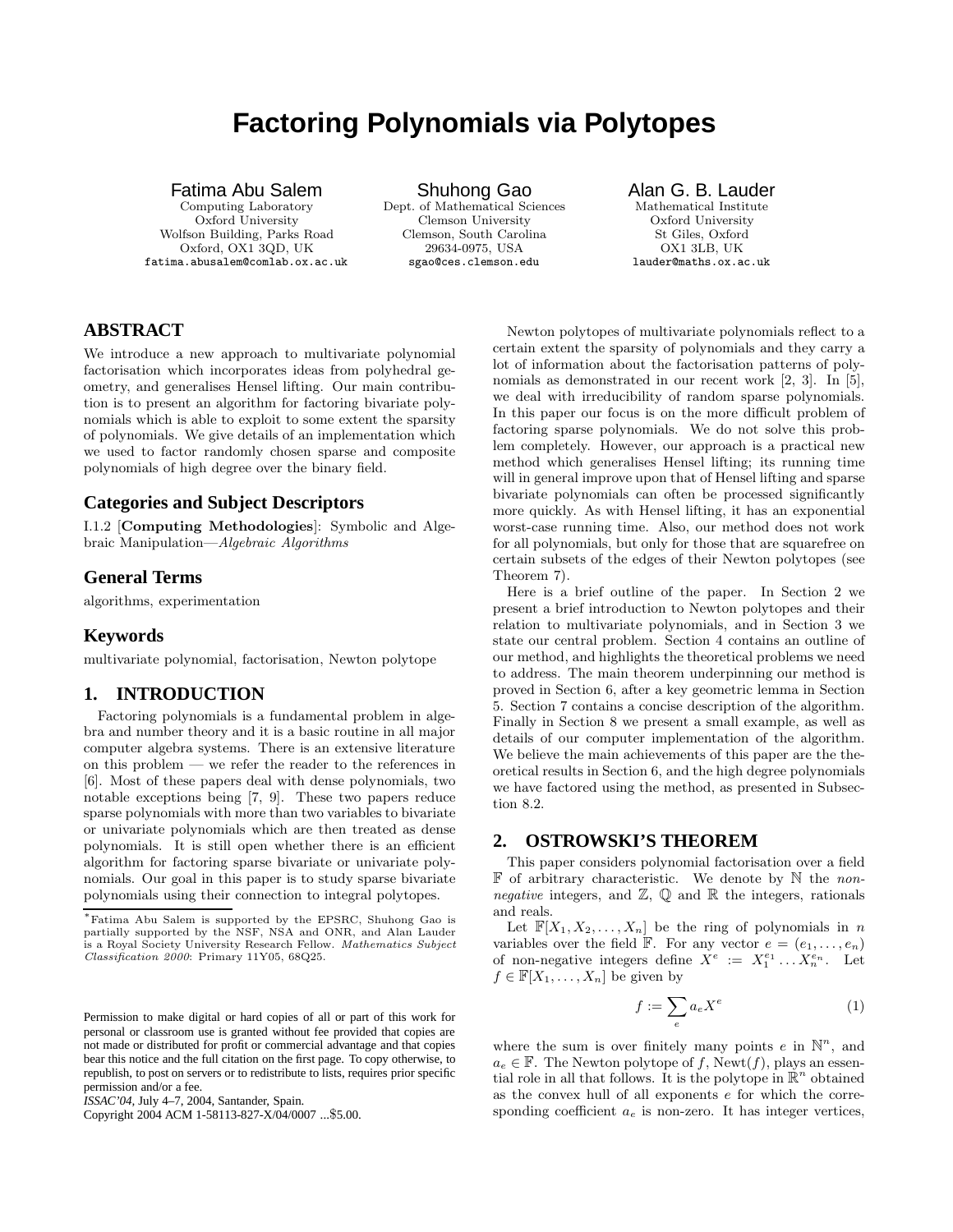since all the e are integral points; we call such polytopes integral. Given two polytopes  $Q$  and  $R$  their Minkowski sum is defined to be the set

$$
Q + R := \{ q + r \, | \, q \in Q, r \in R \}.
$$

When  $Q$  and  $R$  are integral polytopes, so is  $Q + R$ . If we can write an integral polytope  $P$  as a Minkowski sum  $Q + R$  for integral polytopes  $Q$  and  $R$  then we call this an *(integral)* decomposition. The decomposition is *trivial* if  $Q$  or  $R$  has only one point. For an example of nontrivial decomposition, see the figures in Section 8 where  $\text{Newt}(f) = Q + R$ . The motivating theorem behind our investigation is (see [2]):

THEOREM 1 (OSTROWSKI). Let 
$$
f, g, h \in \mathbb{F}[X_1, ..., X_n]
$$
.  
If  $f = gh$  then  $Newt(f) = Newt(g) + Newt(h)$ .

An immediate result of this theorem relates to testing polynomial irreducibility: In the simplest case in which the polytope does not decompose, one immediately deduces that the polynomial must be irreducible. This was explored in [2, 3, 5], in particular a quasi-polynomial time algorithm is presented in [5] for finding all the decompositions of any given integral polytope in a plane. In this paper, we address the more difficult problem: Given a decomposition of the polytope, how can we recover a factorisation of the polynomial whose factors have Newton polytopes of that shape, or show that one does not exist?

In the remainder of the paper, we restrict our attention to bivariate polynomials, and  $f$  always denotes a bivariate polynomial in the ring  $\mathbb{F}[x,y]$ . For  $e = (e_1, e_2) \in \mathbb{N}^2$ , we redefine the notation  $X^e$  to mean  $x^{e_1}y^{e_2}$ . We shall retain the term "Newton polytope" for the polygon  $\text{Newt}(f)$  to avoid confusion with other uses of the term "Newton polygon".

#### **3. PARTIAL FACTORISATIONS**

Let  $\text{Newt}(f) = Q + R$  be a decomposition of the Newton polytope of f into integral polytopes in the first quadrant. For each lattice point  $q \in Q$  and  $r \in R$  we introduce indeterminates  $g_q$  and  $h_r$ . The polynomials g and h are then defined as

$$
\begin{array}{rcl} g & := & \sum_{q \in Q} g_q X^q \\ h & := & \sum_{r \in R} h_r X^r. \end{array}
$$

We call  $g$  and  $h$  the *generic* polynomials given by the decomposition  $\text{Newt}(f) = Q + R$ . Let  $\# \text{Newt}(f)$  denote the number of lattice points in Newt(f). The equation  $f = gh$ defines a system of  $\#Newt(f)$  quadratic equations in the coefficient indeterminates obtained by equating coefficients of each monomial  $X^e$  with  $e \in \text{Newt}(f)$  on both sides. The aim is to find an efficient method of solving these equations for field elements. Our approach, motivated by Hensel lifting, is to assume that, along with the decomposition of the Newton polytope, we are given appropriate factorisations of the polynomials defined along its edges. This "boundary factorisation" of the polynomial is then "lifted" into the Newton polytope, and the coefficients of the possible factors g and h revealed in successive layers. Unfortunately, to describe the algorithm properly we shall need a considerable number of elementary definitions — the reader may find the figures in Section 8.1 useful in absorbing them all.

Let S be a subset of Newt $(f)$ . An S-partial factorisation of f is a specialisation of a subset of the indeterminates  $g_q$ and  $h_r$  such that for each lattice point  $s \in S$  the coefficients of monomials  $X^s$  in the polynomials gh and f are equal field elements. (A specialisation is just a substitution of field elements in place of indeterminates.) The case  $S = \text{Newt}(f)$  is equivalent to a factorisation of f in the traditional sense, and we will call this a *full factorisation*. Now suppose we have an  $S$ -partial factorisation and an  $S'$ -partial factorisation. Suppose further  $S \subseteq S'$  and the indeterminates specialised in the S-partial factorisation have been specialised to the same field elements as the corresponding ones in the  $S'$ -partial factorisation. Then we say the  $S'$ -partial factorisation extends the S-partial factorisation. We call this extension proper if  $S'$  has strictly more lattice points than  $S$ .

Let  $\text{Edge}(f)$  denote the set of all edges of  $\text{Newt}(f)$ . Each edge  $\delta \in \text{Edge}(f)$  is viewed as directed so that  $\text{Newt}(f)$  lies on the left hand side of the edge, and this directed edge can be defined by an affine function  $\ell$  as follows. Suppose the edge  $\delta$  is from  $(u_1, v_1)$  to  $(u_2, v_2)$ , vertices with integral coordinates;  $(u_1, v_1)$  is called the starting vertex of the edge. Let  $d = \gcd(u_2 - u_1, v_2 - v_1), u_0 = (u_2 - u_1)/d$ , and  $v_0 =$  $(v_2 - v_1)/d$ . Then  $(u_0, v_0)$  represents the direction of  $\delta$  and the integral points on  $\delta$  are of the form

$$
(u_1, v_1) + i(u_0, v_0), \quad 0 \le i \le d.
$$

Let  $(\nu_1, \nu_2) := (-v_0, u_0)$ , a rotation of  $(u_0, v_0)$  by 90 degrees counter clockwise, and let  $\eta = v_0u_1 - u_0v_1$ . Define

 $\ell(e) = \nu_1 e_1 + \nu_2 e_2 + \eta$ , for  $e = (e_1, e_2) \in \mathbb{R}^2$ .

Then  $\ell$  has the property that  $\ell(e) \geq 0$  for each point  $e \in$ Newt(f), with the equation holding iff  $e \in \delta$ , that is, Newt(f) lies in the positive side of the line  $\ell = 0$ . We call this function  $\ell$  the primitive affine function associated with  $\delta$ , denoted by  $\ell_{\delta}.$ 

The function  $\ell_{\delta}$  has another nice property: Since  $gcd(\nu_1, \nu_2) = 1$ , there exist integers  $\zeta_1$  and  $\zeta_2$  such that  $\zeta_1 \nu_1 + \zeta_2 \nu_2 = 1$ , and they are unique under the requirement that  $0 \le \zeta_2 < \nu_1$ . Define the change of variables

$$
z := x^{\nu_2} y^{-\nu_1} \text{ and } w := x^{\zeta_1} y^{\zeta_2}.
$$
 (2)

Then any monomial of the form  $x^{e_1}y^{e_2}$  can be written as  $x^{e_1}y^{e_2} = z^{i_1}w^{i_2}$ , where

$$
\begin{pmatrix} i_1 \\ i_2 \end{pmatrix} = \begin{pmatrix} \zeta_2 & -\zeta_1 \\ \nu_1 & \nu_2 \end{pmatrix} \begin{pmatrix} e_1 \\ e_2 \end{pmatrix}.
$$

Its inverse transform is

$$
\begin{pmatrix} e_1 \\ e_2 \end{pmatrix} = \begin{pmatrix} \nu_2 & \zeta_1 \\ -\nu_1 & \zeta_2 \end{pmatrix} \begin{pmatrix} i_1 \\ i_2 \end{pmatrix}.
$$

This change of variables has the nice property that when  $(e_1, e_2)$  moves along the direction  $(u_0, v_0)$  of the edge  $\delta$ , then the exponent of w remain constant (as  $i_2 = \ell_{\delta}(e_1, e_2) - \eta$ ), while the exponent of z strictly increases (by  $1 = \zeta_2 u_0 - \zeta_1 v_0$ for each increment of  $(u_0, v_0)$ .

For each  $\delta \in \text{Edge}(f)$ , there exists a unique pair of faces (either edges or vertices)  $\delta'$  and  $\delta''$  of Q and R, respectively, such that  $\delta = \delta' + \delta''$ . One can also easily show that there exists a unique integer  $c_{\delta}$  such that

$$
\begin{array}{rcl}\n\delta' & = & \{e \in Q \mid \ell_{\delta}(e) = c_{\delta}\} \\
\delta'' & = & \{e \in R \mid \ell_{\delta}(e) = -c_{\delta} + \eta\}\n\end{array}
$$

where  $\eta$  is the constant coefficient of  $\ell_{\delta}$ .

Let  $\Gamma \subseteq \text{Edge}(f)$ , and let  $K = (k_{\gamma})_{\gamma \in \Gamma}$  be a vector of positive integers, one for each edge  $\gamma \in \Gamma$ . Define

 $\text{Newt}(f)|_{\Gamma,K} := \{e \in \text{Newt}(f) \, | \, 0 \leq \ell_{\gamma}(e) < k_{\gamma} \text{ for } \gamma \in \Gamma\}.$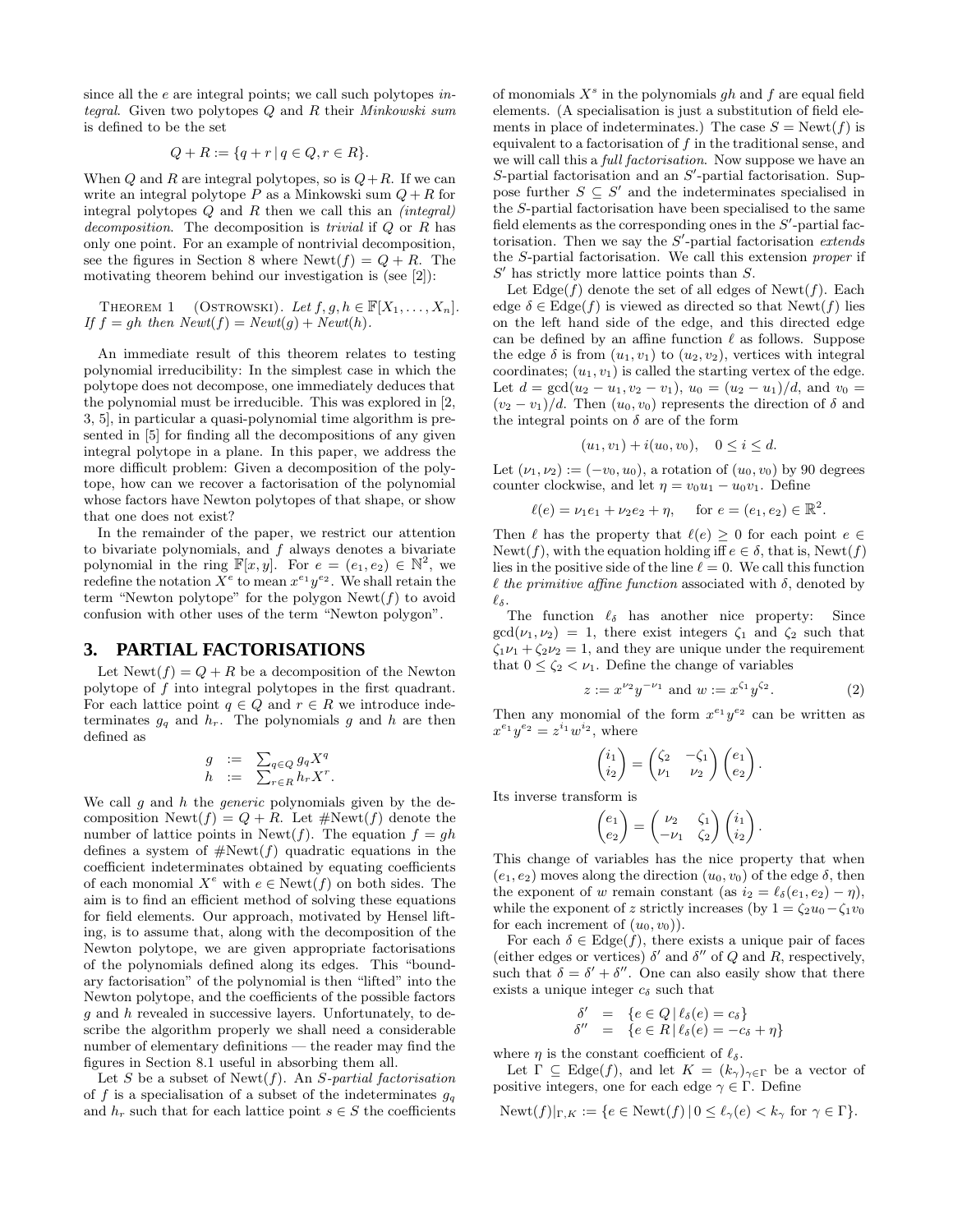This defines a strip along the interior of  $\text{Newt}(f)$ , or a union of such strips. We denote by  $Q|_{\Gamma,K}$  and  $R|_{\Gamma,K}$  the subsets of Q and R respectively given by

$$
Q|_{\Gamma,K} := \{ e \in Q \mid 0 \le \ell_{\delta}(e) < k_{\delta} + c_{\delta} \text{ for } \delta \in \Gamma \}
$$
\n
$$
R|_{\Gamma,K} := \{ e \in R \mid 0 \le \ell_{\delta}(e) < k_{\delta} - c_{\delta} + \eta \text{ for } \delta \in \Gamma \}.
$$

Once again these denote strips along the inside of Q and R whose sum contains the strip  $\text{Newt}(f)|_{\Gamma,K}$  in  $\text{Newt}(f)$ , as indicated by Figures 2, 3 and 4.

We now come to the main definition of this section.

DEFINITION 2. A  $Newt(f)|_{\Gamma,K}$ -factorisation is called a  $(\Gamma, K; Q, R)$ -factorisation if the following two properties hold:

- Exactly the indeterminate coefficients of g and h indexed by lattice points in  $Q|_{\Gamma,K}$  and  $R|_{\Gamma,K}$ , respectively, have been specialised.
- Let  $K' = (k'_{\gamma})_{\gamma \in \Gamma}$  be a vector of positive integers with  $k'_\gamma \geq k_\gamma$  for all  $\gamma \in \Gamma$ , with the inequality strict for at least one  $\gamma$ . Then not all of the indeterminate coefficients of g indexed by lattice points in  $Q|_{\Gamma,K'}$  have been specialised.

The second property will be used only once, in the proof of Lemma 8. In most instances  $Q, R$  and  $\Gamma$  will be clear from the context. If so we will omit them and refer simply to a  $K$ -factorisation. Furthermore, if  $K$  is the all ones vector, denoted  $(1)$ , of the appropriate length indexed by elements of some set Γ, then we call this a  $(\Gamma; Q, R)$ -boundary factorisation. We shall simplify this to partial boundary factorisation or (1)-factorisation when  $\Gamma$ , Q and R are evident from the context. This special case will be the "lifting off" point for our algorithm.

The central problem we address is

**Problem 3** Let  $f \in \mathbb{F}[x, y]$  have Newton polytope Newt $(f)$ and fix a Minkowski decomposition  $\text{Newt}(f) = Q + R$  where Q and R are integral polygons in the first quadrant. Suppose we have been given a  $(\Gamma; Q, R)$ -boundary factorisation of f for some set  $\Gamma \subset \text{Edge}(f)$ . Construct a full factorisation of f which extends it, or show that one does not exist.

Moreover, one wishes to solve the problem in time bounded by a small polynomial function of  $\#Newt(f)$ .

#### **4. THE POLYTOPE METHOD**

#### **4.1 An outline of the method**

We now give a basic sketch of our polytope factorisation method for bivariate polynomials. Throughout this section Γ will be a fixed subset of Edge(f) and Newt(f) =  $Q$  +  $R$  a fixed decomposition. We shall need to place certain conditions on Γ later on, but for the time being we will ignore them. Since  $\Gamma, Q$  and R are fixed we shall use our abbreviated notation when discussing partial factorisations.

We begin with  $K = (1)$  the all-ones vector of the appropriate length and a K-factorisation (partial boundary factorisation). Recall this is a partial factorisation in which exactly the coefficients in the sets  $Q|_{\Gamma,K}$  and  $R|_{\Gamma,K}$ , subsets of points on the boundaries of  $Q$  and  $R$ , have been specialised.

At each step of the algorithm we either show that no full factorisation of f exists which extends this partial factorisation, and halt, or that at most one can exist, and we find a

new K'-factorisation with  $K' = (k'_{\delta})$  such that

$$
\sum_{\delta \in \Gamma} k_{\delta}' > \sum_{\delta \in \Gamma} k_{\delta}.
$$

(Usually the sum will be incremented by just one.) Iterating this procedure either we halt after some step, in which case we know that no factorisation of f exists which extends the original partial boundary factorisation, or we eventually have  $Q \subseteq Q|_{\Gamma,K}$ , say. At that point all of the indeterminates in one of our partial factors have been specialised, and we may check to see if we have found a factor by division.

Note that in the situation in which  $\text{Newt}(f)$  is just a triangle with vertices  $(0, n), (n, 0)$  and  $(0, 0)$  for some n, our method reduces to the standard Hensel lifting method for bivariate polynomial factorisation. As such, our "polytope method" is a natural generalisation of Hensel lifting from the case of "generic" dense polynomials to arbitrary, possibly sparse, polynomials.

#### **4.2 Hensel lifting equations**

In this section we derive the basic equations which are used in our algorithm.

Let f be as in (1). For any  $\delta \in \text{Edge}(f)$  recall that  $\ell_{\delta}$  is the associated primitive affine function. For  $i \geq 0$  we define

$$
f_i^{\delta} := \sum_{\ell_{\delta}(e)=i} a_e X^e.
$$

Thus  $f_i^{\delta}$  is just the polynomial obtained from f by removing all terms whose exponents do not lie on the "ith translate of the supporting line of  $\delta$  into the polytope Newt(f)". We call the polynomials  $f_0^{\delta}$  edge polynomials.

Given the decomposition  $\text{Newt}(f) = Q + R$  let  $\delta'$  and  $\delta''$ denote the unique faces of  $Q$  and  $R$  which sum to  $\delta$ . As before assume  $\ell_{\delta}(\delta') = c_{\delta}$  and  $\ell_{\delta}(\delta'') = -c_{\delta} + \eta$ . Let g and h denote generic polynomials with respect to Q and R. For  $i \geq 0$  define

$$
g_i^{\delta} := \sum_{q \in Q, \ell_{\delta}(q) = c_{\delta} + i} g_q X^q
$$

$$
h_i^{\delta} := \sum_{r \in R, \ell_{\delta}(r) = -c_{\delta} + \eta + i} h_r X^r.
$$

Once again  $g_i^{\delta}$  and  $h_i^{\delta}$  are obtained from g and h by considering only those terms which lie on particular lines. The next result is elementary but fundamental.

LEMMA 4. Let  $f \in \mathbb{F}[x, y]$  and  $Newt(f) = Q + R$  be an integral decomposition with corresponding generic polynomials g and h. Let  $Edge(f)$  denote the set of edges of  $Newt(f)$ and  $\delta \in Edge(f)$ . The system of equations in the coefficient indeterminates of g and h defined by equating monomials on both sides of the equality  $f = gh$  has the same solutions as the system of equations defined by the following:

$$
f_0^{\delta} = g_0^{\delta} h_0^{\delta}, \text{ and } g_0^{\delta} h_k^{\delta} + h_0^{\delta} g_k^{\delta} = f_k^{\delta} - \sum_{j=1}^{k-1} g_j^{\delta} h_{k-j}^{\delta} \text{ for } k \ge 1.
$$
\n(3)

Thus any specialisation of coefficient indeterminates which is a solution of equations (3) will give a full factorisation of f.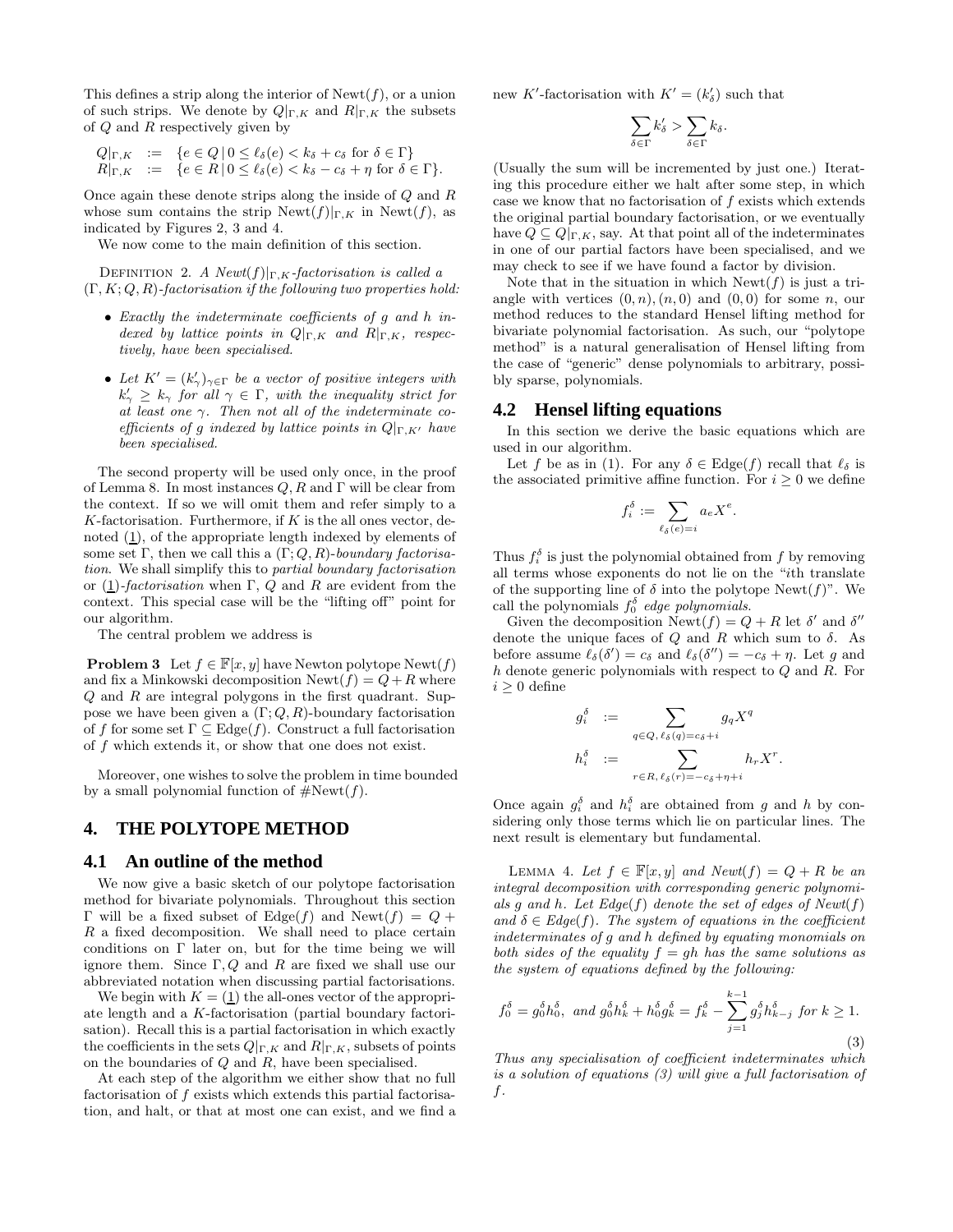PROOF. In the equation  $f = gh$  gather together on each side all monomials whose exponent vectors lie on the same translate of the line supporting  $\delta$ .  $\Box$ 

These are precisely the equations which are used in Hensel lifting to try and reduce the non-linear problem of selecting a specialisation of the coefficients of  $g$  and  $h$  to give a factorisation of  $f$ , to a sequence of linear systems which may be recursively solved. We recall precisely how this is done, as our method is a generalisation.

We begin with a specialisation of the coefficients in the polynomials  $g_0^{\delta}$  and  $h_0^{\delta}$  which gives a factorisation of the polynomial  $f_0^{\delta}$ . Equation (3) with  $k = 1$  gives a linear system for the indeterminate coefficients of  $g_1^{\delta}$  and  $h_1^{\delta}$ . In the special case in which standard Hensel lifting applies this system may be solved uniquely, and thus a unique partial factorisation of f is defined which extends the original one. This process is iterated for  $k > 1$  until all the indeterminate coefficients in one of the generic polynomials have been specialised, at which stage one checks whether a factor has been found by division.

The problem with this method is that in general there may not be a unique solution to each of the linear systems encountered. There will be a unique solution in the dense bivariate case mentioned at the end of Section 4.1, subject to a certain coprimality condition. General bivariate polynomials may be reduced to ones of this form by randomisation, but the substitutions involved destroy the sparsity of the polynomial. Our approach avoids this problem, although again is not universal in its applicability. As explained earlier, our method extends a special kind of partial boundary factorisation of  $f$ , rather than just the factorisation of one of its edges. In this way uniqueness in the bivariate case is restored.

#### **5. A GEOMETRIC LEMMA**

This section contains a geometric lemma which ensures our method can proceed in a unique way at each step provided we start with a special type of partial boundary factorisation. We begin with a key definition.

DEFINITION 5. Let  $\Lambda$  be a set of edges of a polygon P in  $\mathbb{R}^2$  and r a vector in  $\mathbb{R}^2$ . We say that  $\Lambda$  dominates P in direction  $r$  if the following two properties hold:

- P is contained in the Minkowski sum of the set  $\Lambda$  and the infinite line segment  $r\mathbb{R}_{\geq 0}$  (the positive hull of r). Call this sum  $Mink(\Lambda, r)$ .
- Each of the two infinite edges of  $Mink(\Lambda, r)$  contains exactly one point of P.

Thus  $Mink(\Lambda, r)$  comprises a region bounded by the interior strip between its two infinite edges and the edges in  $\Lambda$ . This definition is illustrated in Figure 1 where Λ consists of all the bold edges on the boundary indicated by T.

We will call  $\Lambda$  an *irredundant* dominating set if it is a dominating set (in direction  $r$ , say) that does not strictly contain any other dominating set (in direction  $r$ ). The edges in an irredundant dominating set are necessarily connected. For a polygon P in  $\mathbb{R}^2$  which is not a single point, it is obvious that there exists at least one irredundant dominating set: pick a direction r which is not a slope of any edge, and starting with the dominating set of all edges delete edges as required.



**Figure 1: Dominating set of edges**

The next lemma is at the heart of our algorithm.

LEMMA 6. Let  $P$  be an integral polygon and  $\Lambda$  an irredundant dominating set of edges of P. Suppose  $\Lambda_1$  is a polygonal line segment in P such that each edge of  $\Lambda_1$  is parallel to some edge of  $\Lambda$ . If  $\Lambda_1$  is different from  $\Lambda$  then  $\Lambda$  has at least one edge that has strictly more lattice points than the corresponding edge of  $\Lambda_1$ .

The lemma is illustrated in Figure 1, where  $T$  denotes the union of the edges in  $\Lambda$  and  $T_1$  the union of the line segments in  $\Lambda_1$ .

Before proving this lemma we make one more definition. We define a map  $\pi_r$  onto the orthogonal complement  $\langle r \rangle^{\perp} :=$  $\{s \in \mathbb{R}^2 \mid (s \cdot r) = 0\}$  of the vector r as follows:

$$
\pi_r(v) = v - \left(\frac{v \cdot r}{r \cdot r}\right) r.
$$

We call this projection by r, and we have that  $\pi_r(P)$  =  $\pi_r(\Lambda)$ . Notice that if  $e_1$  and  $e_2$  are adjacent edges in an irredundant dominating set, then the length of the projection by r of the polygonal line segment  $e_1e_2$  is just the sum of the lengths of the projections by  $r$  of the individual edges  $e_1$  and e<sub>2</sub>. For otherwise, we would have, say,  $\pi_r(e_1) \subseteq \pi_r(e_2)$  and hence  $r\mathbb{R}_{\geq 0} + e_1 \subseteq r\mathbb{R}_{\geq 0} + e_2$ . Thus the edge  $e_1$  would be redundant, a contradiction. The same is true if we replace  $e_1$  and  $e_2$  by any adjacent line segments parallel to them  $\overline{\phantom{a}}$ we still obtain an "additivity" in the lengths, which shall be used in the proof of the lemma.

PROOF. We assume that  $\Lambda$  dominates P in the direction r as shown in Figure 1. Let  $\delta_1, \dots, \delta_k$  be the edges in  $\Lambda$ and  $\delta'_1, \cdots, \delta'_k$  the corresponding edges of  $\Lambda_1$ . Let  $n_i$  be the number of lattice points on  $\delta_i$ , and  $m_i$  that on  $\delta'_i$ ,  $1 \leq i \leq k$ . We want to show that  $n_i > m_i$  for at least one  $i, 1 \leq i \leq k$ . Suppose otherwise, namely

$$
n_i \le m_i, \quad 1 \le i \le k. \tag{4}
$$

We derive a contradiction by considering the lengths of  $\Lambda$ and  $\Lambda_1$  on the projection by  $\pi_r$ . Note that if  $m_i = 0$  for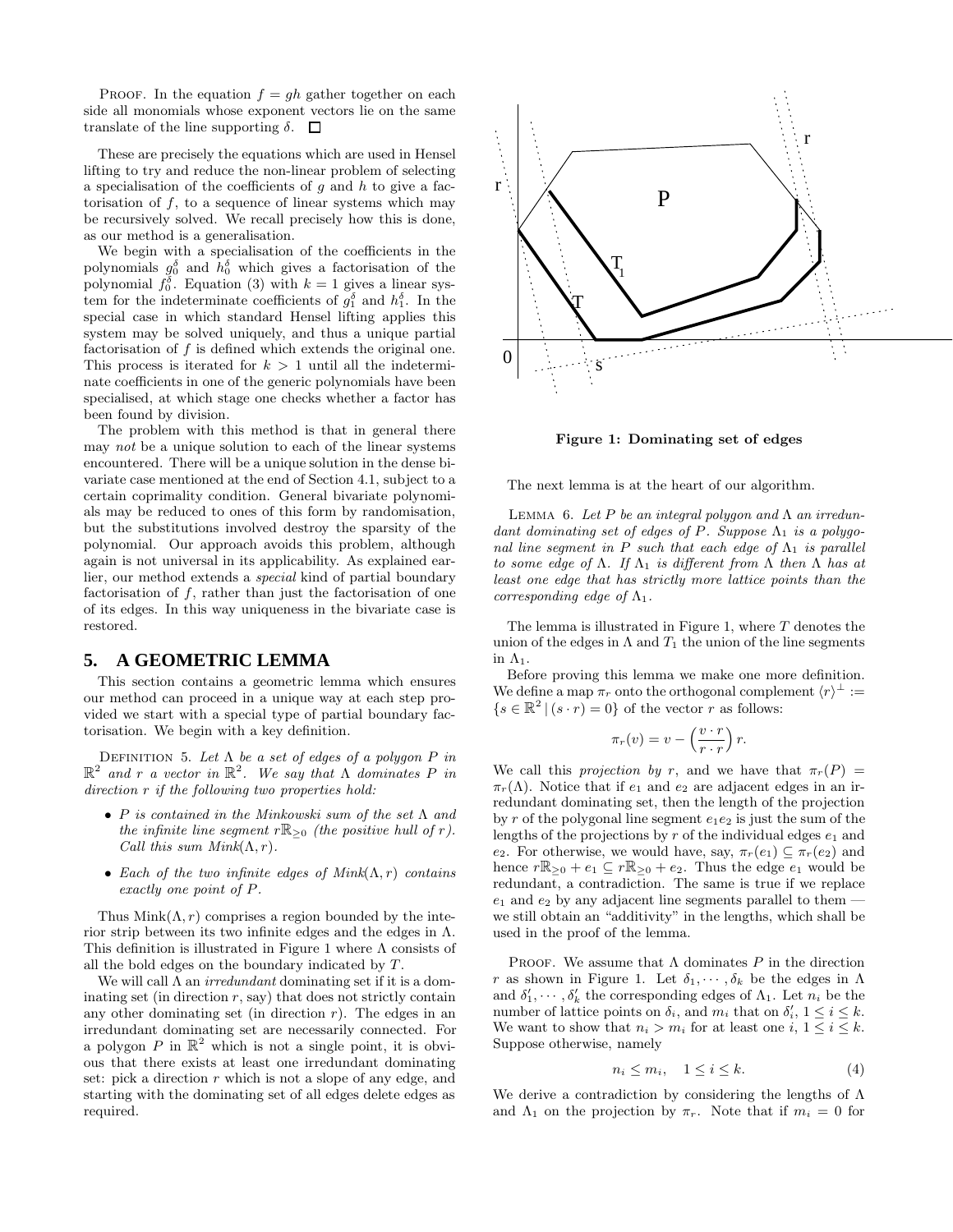some i then certainly  $n_i > m_i$  and we are done; thus we may assume that  $m_i \geq 1$  for all *i*.

First, certainly  $\pi(\Lambda_1) \subseteq \pi(\Lambda)$  as  $\Lambda$  is a dominating set. Since  $\Lambda_1$  is different from  $\Lambda$ , their corresponding end points must not coincide. Hence at least one end point of  $\Lambda_1$  will not be on the infinite edges in the direction r. Hence  $\pi_r(\Lambda_1)$ lies completely inside  $\pi_r(\Lambda)$ , so has length strictly shorter than  $\pi_r(\Lambda)$ .

Now for  $1 \leq i \leq k$  let  $\epsilon_i$  be the length of the projection of a primitive line segment on  $\delta_i$  (which means that the line segment has both end points on lattice points but no lattice points in between). Certainly  $\epsilon_i \geq 0$ . Since the end points of  $\delta_i$  are lattice points, the length of  $\pi_r(\delta_i)$  is exactly  $(n_i - 1)\epsilon_i$ for  $1 \leq i \leq k$ , hence  $\pi_r(\Lambda)$  has length  $\sum_{i=1}^k (n_i - 1)\epsilon_i$ . (Here we need the fact that the dominating set is irredundant, to give us the necessary "additivity" in the lengths.) For  $\delta_i'$ , since it is parallel to  $\delta_i$ , the projected length of a primitive line segment on it is also  $\epsilon_i$ . Hence the length of  $\pi_r(\Lambda_1)$  is at least  $\sum_{i=1}^{k} (m_i - 1)\epsilon_i$  and from (4) we know that

$$
\sum_{i=1}^k (m_i - 1)\epsilon_i \ge \sum_{i=1}^k (n_i - 1)\epsilon_i.
$$

This contradicts our previous observation that  $\pi_r(\Lambda_1)$  is strictly shorter than  $\pi_r(\Lambda)$ . The lemma is proved.  $\Box$ 

#### **6. THE MAIN THEOREM**

Let  $\Gamma$  be an irredundant dominating set of Newt(f). We call a  $(\Gamma; Q, R)$ -boundary factorisation of f a *dominating* edges factorisation relative to  $\Gamma, Q$  and R. A coprime dominating edges factorisation is a  $(\Gamma; Q, R)$ -boundary factorisation with the property that for each  $\delta \in \Gamma$  the edge polynomials  $g_0^{\delta}$  and  $h_0^{\delta}$  are coprime, up to monomial factors. (In other words, they are coprime as Laurent polynomials. Note that our factorisation method applies most naturally to Laurent polynomials.)

We are now ready to state our main theoretical result.

THEOREM 7. Let  $f \in \mathbb{F}[x, y]$  and  $Newt(f) = Q + R$  be a fixed Minkowski decomposition, where Q and R are integral polygons in the first quadrant. Let  $\Gamma$  be an irredundant dominating set of  $Newt(f)$  in direction r, and assume that  $Q$  is not a single point or a line segment parallel to  $r \mathbb{R}_{\geq 0}$ . For any coprime dominating edges factorisation of f relative to Γ, Q and R, there exists at most one full factorisation of f which extends it, and moreover this full factorisation may be found or shown not to exist in time polynomial in  $\#Newt(f)$ .

We shall prove this theorem inductively through the next two lemmas.

LEMMA 8. Let  $f, Q, R$  and  $\Gamma$  be as in the statement of Theorem 7. Suppose we are given a K-factorisation of  $f$ , where  $K = (k_{\delta})_{\delta \in \Gamma}$  (more specifically, a  $(\Gamma, K; Q, R)$  - factorisation). For each  $\delta \in \Gamma$ , denote by  $\delta'$  the face of Q supported by  $\ell_{\delta} - c_{\delta}$ . There exists  $\delta \in \Gamma$  with the following properties

- The face  $\delta'$  is an edge (rather than a vertex).
- The number of unspecialised coefficients of  $g_{k_{\delta}}^{\delta}$  is nonzero but strictly less than the number of integral points  $\mathfrak{o}n \mathfrak{\delta}^{\prime}$ .

• All the unspecialised terms of  $g_{k_{\delta}}^{\delta}$  have exponents being consecutive integral points on the line defined by  $\ell_{\delta} =$  $(c_{\delta} + k_{\delta}).$ 

PROOF. Let  $\overline{Q}$  be the polygon

$$
\overline{Q} := \{ r \in Q \, | \, \ell_{\delta}(r) \ge c_{\delta} + k_{\delta} \text{ for all } \delta \in \Gamma \}.
$$

Note that the lattice points in  $\overline{Q}$  correspond to unspecialised coefficients of g. Let  $\Lambda$  denote the set of edges  $\delta \in \Gamma$  of Newt(f) such that the functional  $\ell_{\delta} - c_{\delta}$  supports an edge of Q (rather than just a vertex). Note that  $\Lambda \neq \emptyset$ , for otherwise  $Q$  must be a single point or a line segment in direction  $r$ , contradicting our assumption. We denote the edge by  $\delta'$ , and write  $\bar{\delta}$  for the face of  $\bar{Q}$  supported by  $\ell_{\delta} - (c_{\delta} + k_{\delta}).$ Note that each  $\bar{\delta}$  contains at least one lattice point. (This follows from the second property in Definition 2.) Certainly,  $\overline{\delta}$  is parallel to  $\delta'$  for each  $\delta \in \Lambda$ , and the edge sequence  ${\{\bar{\delta}\}}_{\delta\in\Lambda}$ , forms a polygonal line segment in Q. Since  $\Gamma$  is an irredundant dominating set for  $\text{Newt}(f)$ , the set of edges  $\{\delta'\}_{\delta \in \Lambda}$  is an irredundant dominating set for Q. By Lemma 6, there is at least one edge  $\delta \in \Lambda$ , such that  $\delta'$  has strictly more lattice points than  $\bar{\delta}$ . This edge  $\delta$  has the required properties. This completes the proof.  $\Box$ 

LEMMA 9. Let  $f, Q, R$  and  $\Gamma$  be as in the statement of Theorem 7. Suppose we are given a K-factorisation of  $f$ , where  $K = (k_{\delta})_{\delta \in \Gamma}$ . Moreover, assume this factorisation extends a coprime dominating edges factorisation, i.e., the polynomials  $g_0^{\delta}$  and  $h_0^{\delta}$  are coprime up to monomial factors for all  $\delta \in \Gamma$ . Then there exists  $\delta \in \Gamma$  such that the coefficients of  $g_{k_{\delta}}^{\delta}$  are not all specialised, but they may be specialised in at most one way consistent with equations (3). This specialisation may be computed in time polynomial in  $#Newt(f).$ 

PROOF. The basic idea of proof is to first transform the bivariate equation (3) into equations of univariate polynomials determined by the individual edges, then to determine the existence or uniqueness of solutions.

Select  $\delta \in \Gamma$  such that the properties in Lemma 8 hold. Let  $n_{\delta}$  and  $m_{\delta}$  be the number of integral points on the edges  $\delta'$  and  $\bar{\delta}$  respectively, where  $\delta'$  and  $\bar{\delta}$  are defined as in the proof of Lemma 8. Thus we have  $m_{\delta} < n_{\delta}$  and  $m_{\delta} \geq 1$ . With the notation from Section 3, write  $\ell_{\delta}(e_1, e_2) = \nu_1 e_1 + \nu_2 e_2$  $\nu_2e_2 + \eta$ , where  $\nu_1$  and  $\nu_2$  are coprime.

Let  $z$  and  $w$  be new variables. Using the transform  $(2)$ , any monomial of the form  $x^{e_1}y^{e_2}$  can be written as

$$
x^{e_1}y^{e_2} = z^{i_1}w^{i_2} \tag{5}
$$

where

$$
i_1 = e_1 \zeta_2 - e_2 \zeta_1, \, i_2 = e_1 \nu_1 + e_2 \nu_2 = \ell_{\delta}(e_1, e_2) - \eta.
$$

Every monomial in  $g_i^{\delta}$  is of the form  $x^{e_1}y^{e_2}$  where  $\ell_{\delta}(e_1, e_2)$  =  $c_{\delta} + i$ . Let the monomials s and t be the terms of q and h respectively whose exponents vectors are the starting vertices of the faces of Q and R defined by  $\ell_{\delta} - c_{\delta}$  and  $\ell_{\delta} + c_{\delta} - \eta$ , respectively. Thus we have  $g_i^{\delta}(z, w) = sw^i G_i(z)$  for some univariate Laurent polynomial  $G_i(z)$ . Similarly  $h_i^{\delta}(z, w) =$  $tw<sup>i</sup>H<sub>i</sub>(z)$  and  $f<sub>i</sub><sup>δ</sup>(z, w) = stw<sup>i</sup>F<sub>i</sub>(z)$ , where  $H<sub>i</sub>(z)$  and  $F<sub>i</sub>(z)$ are univariate Laurent polynomials. With this construction,  $G_0(z)$ ,  $H_0(z)$  and  $F_0(z)$  have non-zero constant term and are "ordinary polynomials", i.e., contain no negative powers of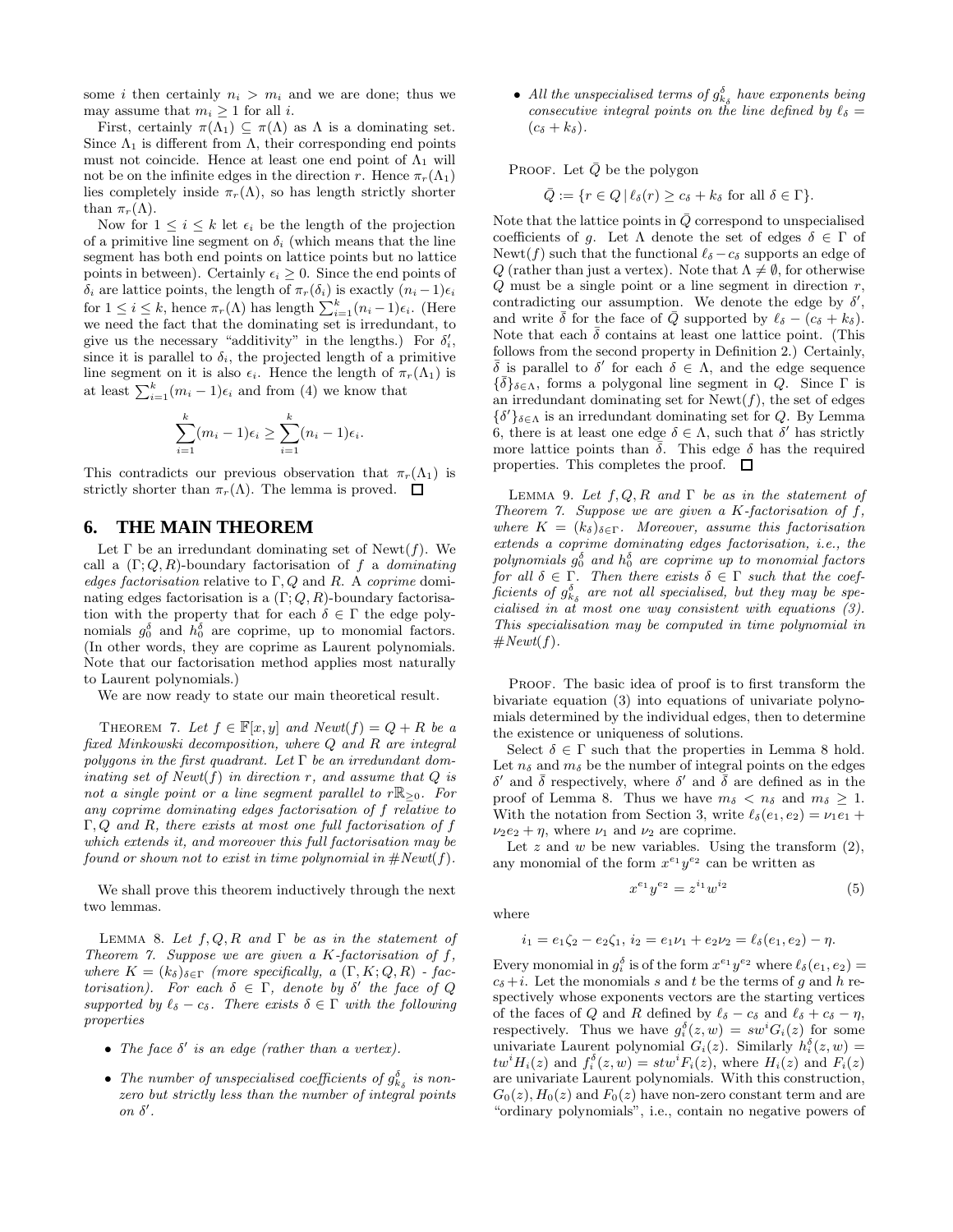z. For  $i < k_{\delta}$  all of the coefficients in the polynomials  $G_i(z)$ and  $H_i(z)$  have been specialised. Moreover  $G_0(z)$  is of degree  $n_{\delta}$ , and all but  $m_{\delta}$  of the coefficients of  $G_{k_{\delta}}(z)$  have been specialised. (By "degree" of a Laurent polynomial we mean the difference in the exponents of the highest and lowest terms, if the polynomial is non-zero, and  $-\infty$  otherwise). Equations (3) with this change of variables may be written as  $F_0(z) = G_0(z)H_0(z)$ , and for  $k \ge 1$ 

$$
G_k(z)H_0(z) + G_0(z)H_k(z) = F_k(z) - \sum_{j=1}^{k-1} G_j(z)H_{k-j}(z).
$$

We know that all of the coefficients of  $G_i(z)$  and  $H_i(z)$  have been specialised for  $0 \leq i \leq k_{\delta}$  in such a way as to give a solution to  $F_0 = G_0 H_0$  and the first  $k_{\delta} - 1$  equations above. Thus we need to try and solve

$$
G_{k_{\delta}}H_0 + G_0H_{k_{\delta}} = F_{k_{\delta}} - \sum_{j=1}^{k_{\delta}-1} G_jH_{k_{\delta}-j}.
$$
 (6)

for the unspecialised indeterminate coefficients of  $G_{k\delta}$  and  $H_{k_\delta}$ .

We first compute using Euclid's algorithm ordinary polynomials  $U(z)$  and  $V(z)$  such that

$$
V(z)H_0(z) + U(z)G_0(z) = 1
$$

where  $\deg_z(U(z)) < \deg_z(H_0(z))$  and  $\deg_z(V(z))$  $\langle \deg_z(G_0(z)) \rangle$ . (Note that  $G_0(z)$  and  $H_0(z)$  are coprime since we have a coprime partial boundary factorisation.) Any solution  $G_{k_{\delta}}$  of Equation (6) must be of the form

$$
G_{k_{\delta}} = \{ V(F_{k_{\delta}} - \sum_{j=1}^{k_{\delta}-1} G_j H_{k_{\delta}-j}) \bmod G_0 \} + \varepsilon G_0 \tag{7}
$$

for some Laurent polynomial  $\varepsilon(z)$  with undetermined coefficients.

We rearrange (7) as

$$
G_{k_{\delta}} - \{ V(F_{k_{\delta}} - \sum_{j=1}^{k_{\delta}-1} G_j H_{k_{\delta}-j}) \bmod G_0 \} = \varepsilon G_0 \tag{8}
$$

Let the degree in  $z$  of the Laurent polynomial on the lefthand side of this equation be d. Now the degree of the polynomial  $G<sub>0</sub>(z)$  as a Laurent polynomial (and an ordinary polynomial) is  $n_{\delta} - 1$ . If  $d < n_{\delta} - 1$  then we must have  $d = 0$ . In other words, (7) has a unique solution, namely that with  $\varepsilon = 0$ . Otherwise  $d > n_{\delta}-1$  and the degree in z of  $\varepsilon(z)$  as a Laurent polynomial is  $d - (n_{\delta} - 1)$ . Hence in this case we need to also solve for the  $d-n_\delta+2$  unknown coefficients of  $\varepsilon(z)$ . We know that all but  $m_{\delta}$  coefficients of  $G_{k_{\delta}}$  have already been specialised, and these unspecialised ones are adjacent terms. Hence exactly  $(d+1) - m_{\delta}$  coefficients on the lefthand side of (8) have been specialised, which are adjacent lowest and highest terms. By assumption we have that  $m_{\delta} < n_{\delta}$ , and hence  $(d+1) - m_{\delta} > d - n_{\delta} + 2$ .

All of the coefficients of the righthand side of Equation (8) have been specialised, except those of the unknown polynomial  $\varepsilon(z)$ . On the lefthand side all but the middle  $m_{\delta}$  coefficients have been specialised. This defines a pair of triangular systems from which one can either solve for the coefficients of  $\varepsilon$  uniquely, or show that no solution exists (this may happen when  $n_{\delta} > m_{\delta} + 1$ ). We describe precisely how this is done: Suppose that exactly  $r$  of the lowest terms on the lefthand side have been specialised, and hence also  $(d+1)-(m<sub>\delta</sub>+r)$ of the highest terms. We can solve uniquely for the  $r$  lowest terms of  $\varepsilon(z)$  using the triangular system defined by considering coefficients of the powers  $z^a, z^{a+1}, \ldots, z^{a+r-1}$  on both sides of Equation (7), where  $z^a$  is the lowest monomial occurring on the lefthand side. One may also solve for the coefficients of the  $(d+1) - (m<sub>δ</sub> + r)$  highest powers uniquely using a similar triangular system. (Note that to ensure the triangular systems each have unique solutions we use here the fact that the constant term of  $G_0$  is non-zero, and the polynomial is of degree exactly  $n_{\delta} - 1$ .) Noticing that  $(d+1)-(m_{\delta}+r)+r = (d+1-m_{\delta}) \geq d-n_{\delta}+2$ , we see that all the coefficients of  $\varepsilon$  have been accounted for. However, if  $d+1-m_\delta > d-n_\delta+2$  (i.e.  $n_\delta > m_\delta+1$ ) there will be some "overlap", and the two triangular systems might not have a common solution. In this case there can be no solution to the Equation (7). If an  $\varepsilon(z)$  does exist which satisfies Equation (8) then the remaining coefficients of  $G_{k_{\delta}}$  can now be computed uniquely. Having computed the only possible solution of (7) for  $G_{k_{\delta}}$  we can substitute this into Equation (6) and recover  $H_{k_{\delta}}$  directly. More precisely compute

$$
\frac{(F_{k_{\delta}} - \sum_{j=1}^{k_{\delta}-1} G_j H_{k_{\delta}-j}) - G_{k_{\delta}} H_0}{G_0}.
$$
 (9)

If its coefficients match with the known coefficients of  $H_{k_{\delta}}$ then we have successfully extended the partial factorisation; otherwise we know no extension exists.

These computations can be done in time quadratic in the degree of the largest polynomial occurring in the above equations. Since all polynomials are Newton polytopes which are line segments lying within  $\text{Newt}(f)$  this is certainly quadratic in  $\#Newt(f)$ . (In fact, the running time is most closely related to the length of the side  $n_{\delta}$  from which we are performing the lifting step.) This completes the proof.  $\Box$ 

Theorem 7 may now be proved in a straightforward manner: Specifically, one first shows that for any partial factorisation extending a coprime dominating edges factorisation, there exists at most one full factorisation extending it, and this may be efficiently found. This is proved by induction on the number of unspecialised coefficients in the partial factorisation using Lemma 9. Theorem 7 then follows easily as a special case.

#### **7. THE ALGORITHM**

We now gather everything together and state our algorithm. We shall present it in an unadorned form, omitting detail on how to perform the more straightforward subroutines.

#### **Algorithm 10**

Input: A polynomial  $f \in \mathbb{F}[x, y]$ . Output: A factorisation of  $f$  or "failure".

Step A: Compute an irredundant dominating set Γ of Newt(f). For this choice of Γ, compute all coprime  $(\Gamma; Q, R)$ boundary factorisations of  $f$ , i.e., coprime partial boundary factorisations relative to the summands Q and R and the dominating set Γ. Here  $Q$  and  $R$  range over the summand pairs of Newt $(f)$ .

Step B: By repeatedly applying the method in the proof of Lemma 9, lift each coprime dominating edges factorisation of  $f$  as far as possible. If any of these lift to a full factorisation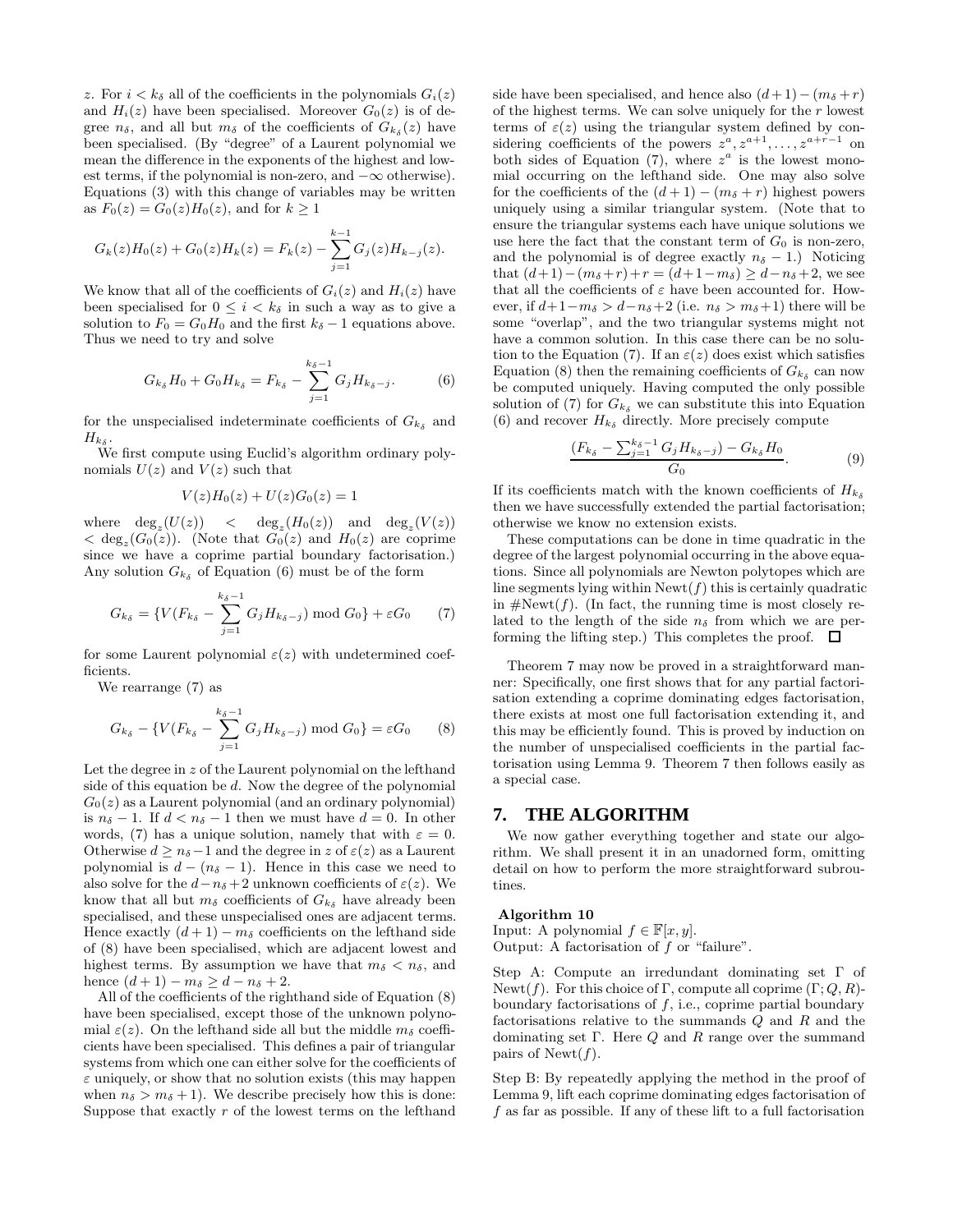output this factorisation and halt. If none of them lift to a full factorisation then output "failure".

Step A can be accomplished using a summand finding algorithm, an algorithm for finding dominating sets, and a univariate polynomial factorisation algorithm. A detailed description of these stages of the algorithm is given in the report [1]. For now, we just note that the summand finding algorithm is just a minor modification of the summand counting algorithm given in [3, Algorithm 17].

The algorithm is certainly correct, for it fails except when it finds a factor using the equations in Lemma 9. On the running time, using Theorem 7 lifting from each coprime dominating edges factorisation can be done in time polynomial (in fact cubic) in  $\#Newt(f)$ . However, although one can find such a dominating edges factorisation efficiently, the number of them may be exponential in the degree. In practice we recommend that a relative small number of dominating edges factorisations are tried before the polynomial is randomised and one resorts to other "dense polynomial" techniques.

The algorithm will always succeed when one starts with a dominating set  $\Gamma$  of Newt(f) such that the polynomials  $f_0^{\delta}, \delta \in \Gamma$ , are all squarefree (up to a monomial factor). Precisely, if the algorithm outputs "failure" one knows that in fact the polynomial  $f$  is irreducible, and otherwise the algorithm will output a factor. One might call polynomials for which such sets exist nice. This algorithm should be compared with the standard method of factoring "nice" polynomials using Hensel lifting. Precisely, in the literature a bivariate polynomial of total degree  $n$  which is squarefree upon reduction modulo  $y$  is often called "nice". The standard Hensel lifting algorithm will factor "nice" bivariate polynomials, on average very quickly [4], although in exponential time in the worst case. Notice a "nice" polynomial would be one whose Newton polytope has "lower boundary" a single edge of length  $n$  which is squarefree. The above algorithm factors not just these polynomials, but also any polynomials which have a "squarefree dominating set". (The algorithm also includes as a special case that given in Wan [10], where one "lifts downward" from the edge joining  $(n, 0)$  and  $(0, n)$ .

## **8. EXAMPLES AND IMPLEMENTATION**

#### **8.1 Example**

Suppose we want to factor the following binary polynomial  $f = x^{12} + x^{19} + (x^{10} + x^{11} + x^{13})y + (x^8 + x^9 + x^{12} + x^{17})y^2$  $+x^7y^3+(x^4+x^{11})y^4+(x^2+x^5+x^{10})y^5+y^6+x^{10}y^8$  $+(x^{8}+x^{11})y^{9}+x^{6}y^{10}+x^{9}y^{12}+x^{15}y^{16}$ , with Newton polytope pictured in Figure 2, where a star indicates a nonzero term of f. Newt(f) is found to have three non-trivial decompositions, and eight irredundant dominating sets. None of these sets have edge polynomials which are all squarefree; however, fortunately we are still able to lift successfully from one of the coprime partial boundary factorisations. Specifically, consider the decomposition  $\text{Newt}(f) = Q + R$ , where  $Q$  and  $R$  are as in Figures 3 and 4, with generic polynomials g and h. The dominating edges of  $\text{Newt}(f)$  which allow a coprime edge factorisation are the two on the lower boundary of the polygon. Details of the lifting process are given in [1]. For now, we just note that the lines drawn in the interior of the polygons in Figures 3 and 4 indicate the first few layers

of coefficients which are revealed during the lifting, and the lines in the interior of  $\text{Newt}(f)$  the known coefficients of f which are used to do this.



**Figure 2: Newton polytope of** f



**Figure 3: Newton polytope** Q **of the generic polynomial** g

#### **8.2 Implementation**

We have developed a preliminary implementation of the algorithm with the aim of demonstrating how it would work for bivariate polynomials over  $\mathbb{F}_2$ . The work was carried out at the Oxford University Supercomputing Centre (OSC) on the Oswell machine, using an UltraSPARC III processor running at about 122 Mflop/s and with 2 GBytes of memory. The implementation was written using a combination of C and Magma programs, and was divided into three phases. In the first phase, the input polynomial is read and its Newton